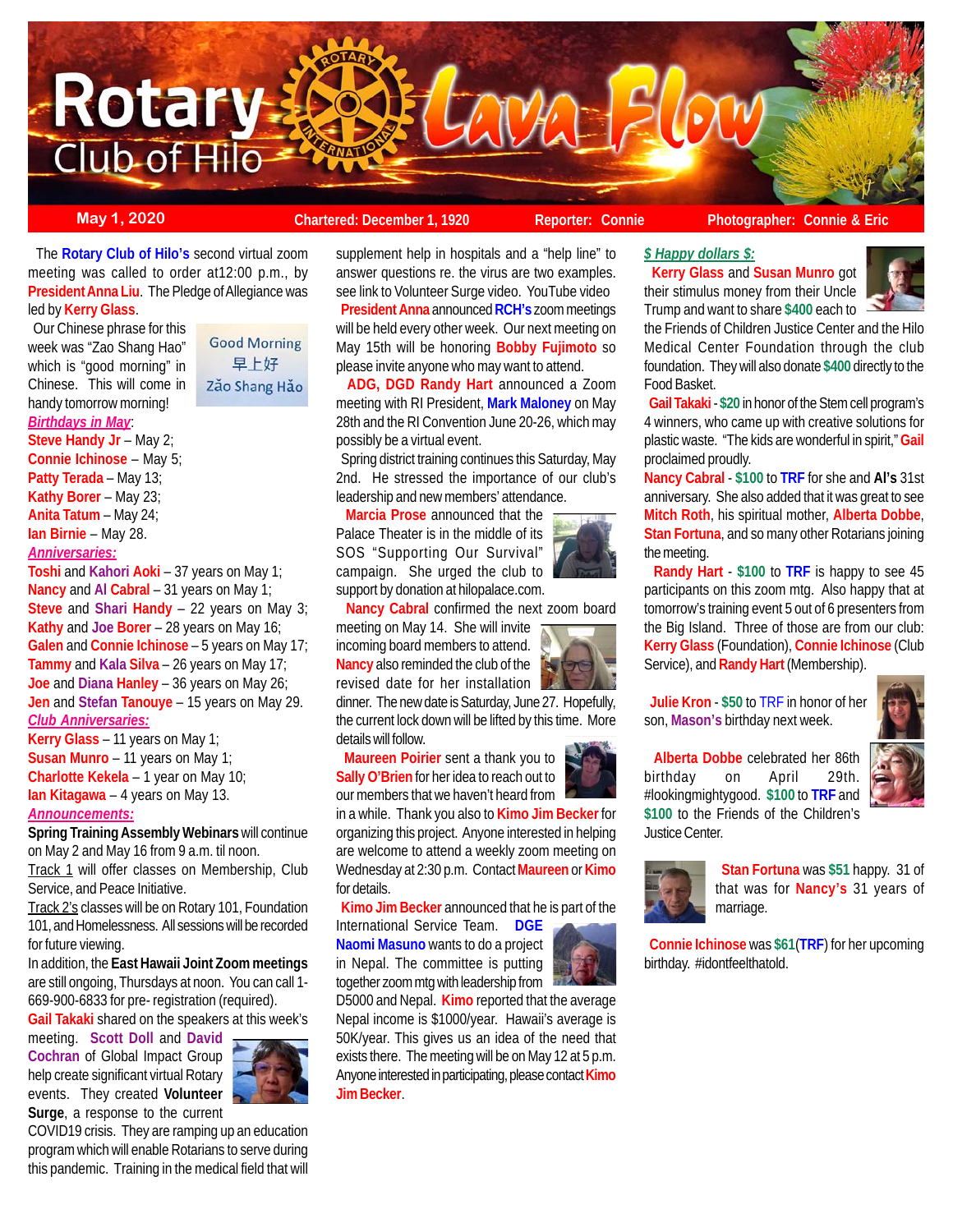# *Birthdays:*

**Steve Handy** May 2 **Connie Ichinose** May 5 **Patty Terada** May 13 **Kathy Borer** May 23 **Anita Tatum** May 24 **Ian Birnie** May 28

# *Club Anniversary:*

**Kerry Glass** May 1,2009 (11) **Susan Munro** May 1, 2009 (11) **Charlotte Kekela** May 10, 2019 (1) **Ian Kitagawa** May 12, 2006 (4)

*Wedding Anniversary:*

**Toshi & Kahori Aoki** May 1 (37) **Nancy & Al Cabral May 1 (31) Gerard & Kathleen Carter May 1 (36) Steve & Shari Handy** May 3 (22) **Kathy & Joe Borer** May 16 (28) **Connie & Galen Ichinose** May 17 (5) **Tammy & Kala Silva** May 17 (26) **Joe & Diana Hanley** May 26 (36) **Jen & Stefan Tanouye** May 29 (15)

### *Announcements:*

**Fri. May 8 - No Meeting Thurs. May 14 - Board Meeting Fri. May 15 - Meeting via Zoom Fri. May 22 - No Meeting Fri. May 9 - Shelter Box w/ Resse Mates Meeting via Zoom Fri. June 5 - No Meeting Fri. June 12 - Meeting via Zoom**

## *Club Administration* **2019 – 2020**

- President **Anna Liu**
- Past President **Keith Okamoto**
- President Elect **Nancy Cabral**
- Vice President **Mitch Dodo**
- Secretary **Jen Tanouye**
- Treasurer **Corey Kawamoto**
- Sergeant at Arms – **Jacob Bratton**
- Rotary Foundations **Kerry Glass**
- Membership **Maureen Poirier**
- Public Relations **Marcia Prose**
- International Service **Steve Handy Jr.**
- Community Service **Wally Wong**
- Vocational Service **Bobby Dugar**
- Club Service **Shane Okimoto**
- New Generations **Beverley Heikes**
- Program Chair – **Mike Meyer**
- Attendance Chair **Judy Gibson**
- Lava Flow Chair **Susan Munro**
- Greeters **Cathy Gray**
- **Foundation Chairpersons:**
- Hilo Rotary Club Foundation **Tim Beatty**
- Hawaii Rotary YouthFoundation **Mitchell Dodo**
- Sunao WadaFoundation **Mitchell Dodo**

# *In lieu of a speaker*,

over the house.

 **President Anna** asked a few members for an update. A segment we'll call: *"What have you been up to?"*

 **Alberta Dobbe** is doing well, even if she's been quarantined since March 19th. She says she can only walk the dog, but learning how to work zoom is keeping her busy. Knowing **Alberta**, she'll soon be holding workshops on how to conduct virtual meetings!

was offered the position of Big Island's general manager for Hawaiian Earth, a private company commissioned by the county to promote natural farming, produce, and distribute mulch and compost. Natural farming has always been a passion of his so he couldn't be happier! **Connie** is keeping busy chasing after their new addition, a conure parrot, who loves to poop all

**Jacob Bratton** reported that the Salvation Army

**\$5000** in **spam** last week. On May 9th, Saturday at 9 a.m. they will have a Mother's Day distribution. The first 100 moms will receive a brunch box. In the box will have all their family needs to make Mom a nice brunch. They are looking for support with this project. Especially having challenges in getting flowers and leis. Email **Jacob** if you can help. (They have enough volunteers and employees to help with serving, but

**Connie Ichinose** reported that Rotarian hubby,

**Galen** just retired from Helco after 33 years. **Kerry** remarked, "When did he start? At 12?" lol. He was planning on staying on for a couple more years, but

distributed 400 meals last week. Anyone in need can come and get a bag of food. They are there 7 days a week. It's been really hard to fill bags. They purchased



all in a "safe place." Back in Hilo, **Mitch** has been dealing with several murders and something he's never seen before – a judge just released a murder suspect. #livingincrazytimes.

 **Marcia Prose** shared that her husband, **Gary** is not doing well. His left side is paralyzed and has no idea what's happening. They are in Honolulu. Family has visited several times. On a happy note, April 28 was **Marcia's** birthday and was delighted when **Helen** and **Don Hemmes** called and sang happy birthday to her.

 **Jim Becker** gave a shout out to **Mitch Roth**. Due to his keen observation skills, he was able to let **Mitch** know that someone was plastering his name all around the island with the tag "for Mayor." Thanks for letting us know, **Kimo-Jim**. #whatwouldwedowithoutyou.

 **Joy Matsuura** let us know that her family was doing

good after the recent death of her dad. "Happy to see everyone. Missing the kindergarteners. Looking forward to normalcy. My job just went to virtual so lots of new challenges," she reported.



 **Wally Wong's** family is doing fine. No community service planning at this time. Any ideas let him know.

 **Keith Okamoto** – how's the water going? "Still flowing" replies **Keith**. His expert advice, "Everyone keep washing your hands for 2 minutes and that will keep us working." He sent his



condolences and best wishes to **Newton**, **Marcia**, and **Joy** and added, "When this is done, we're gonna have a big party!"

 **Stan Fortuna** is looking forward to the100 anniversary year and is hoping to join everyone in Hilo. "So many familiar faces and many new faces. 9th grand child on the way. I lost a grandchild at 10 mos. old and made the decision to move closer to family. A thrill to connect with everyone again. Hilo was our home for 11 years," he shared.

**Eric Anderson** confessed, "I've turned to a



televangelist." He went on to explain that there are a lot of challenges in having a live stream church service. **Pastor Eric** has been spending time each week to

write hand written cards, reaching out to his church family. His daughter is a grad student in New York, but got out before it got bad there. She is in New Hampshire. His son is in Boston, works for Starbucks and fortunately is still getting paid.

 **Pat Guillen** thought he saw **Eric** on late night tv selling holy water for \$9.99. **Pat's** family is doing well. **Coach Jimmy**



is getting better at Legacy. He's doing rehab 2X/day





 **Newton Chu** wanted to thank everyone for their kind words of sympathy for his father in law and **Rotarian #1, Bobby Fujimoto**. "He was 93 and he lived

large. He played such a big role in our lives. Appreciate your thoughts and wishes. He was legendary," **Newton** shared. **Bobby** was an important part of Hawaii's history. His contemporaries and friends were people who were involved in Hawaii moving into statehood. **Newton** added, "The family is in a good place. He didn't want a funeral. **Russ Oda** was his junior so he survived a lot of his friends. He was one of the last to go." **Roberta** is retiring early with the intention of spending time with her parents. Although **Bobby** is gone, she can still spend time with her mom. Rotary was important to **Bobby**, he would remind **Newton** what an honor it was to join this club, second in the state, leaders in the community. "He was a real inspiration to me," he added. **Newton** then went on to report that he often goes down to the office to work because **Roberta** is working from home and she's "too noisy."

 **Mitch Roth** reported that his family is doing good.

His oldest daughter lives in New York (no risk there, right?), his youngest in Las Vegas (yikes), and his son in LA - so



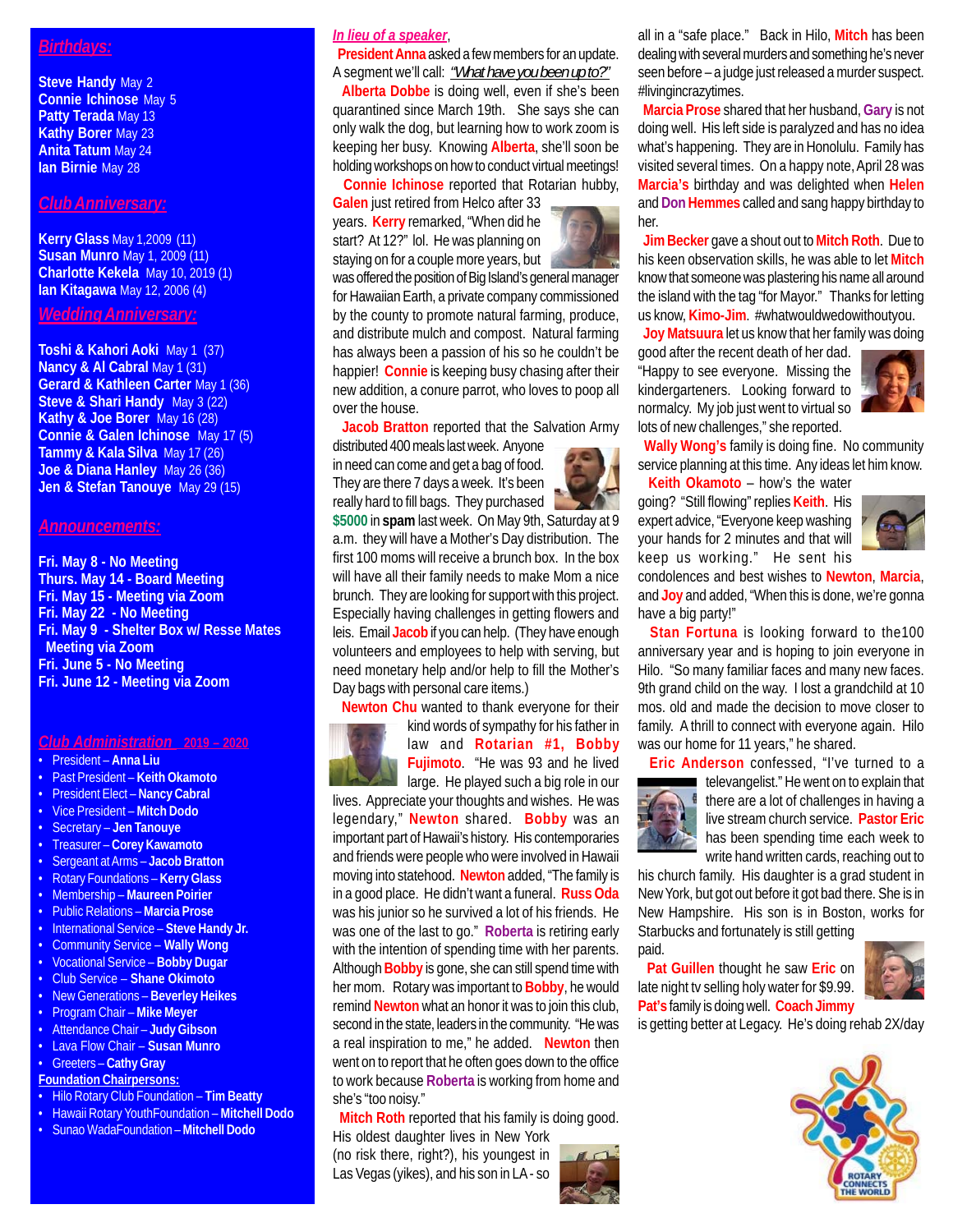and eating really well. **Pat** is still going in to work every day and checking in on his skeleton crew. This was the last week of classes and then graduation. Enrollment numbers are good right now, but that might change if they go online next fall. They are looking at all options, depending on the situation.

 **Charlene Meyers** – last minute happy \$. They got a phone call from son, **Eric** in Pennsylvania who was planning on retiring on June 10 but got a pink slip today. All higher ups are being let go. As it turns out, this was great because he's getting severance pkg and he can



also apply for unemployment. Something bad turned into something fabulous so she gave **\$100** to **club foundation.**

 **Tina Jimenez** didn't realize how much laundry she used to do when her B&B was open. Or how often she had to make trips to the rubbish dump. Now that she's closed down, she realizes how much she likes it! #silverlining.

 **The 4-way test** was led by **Helen Hemmes** (who even had a written "cheat sheet" she could share for the camera).

The meeting adjourned at 1:03 p.m.











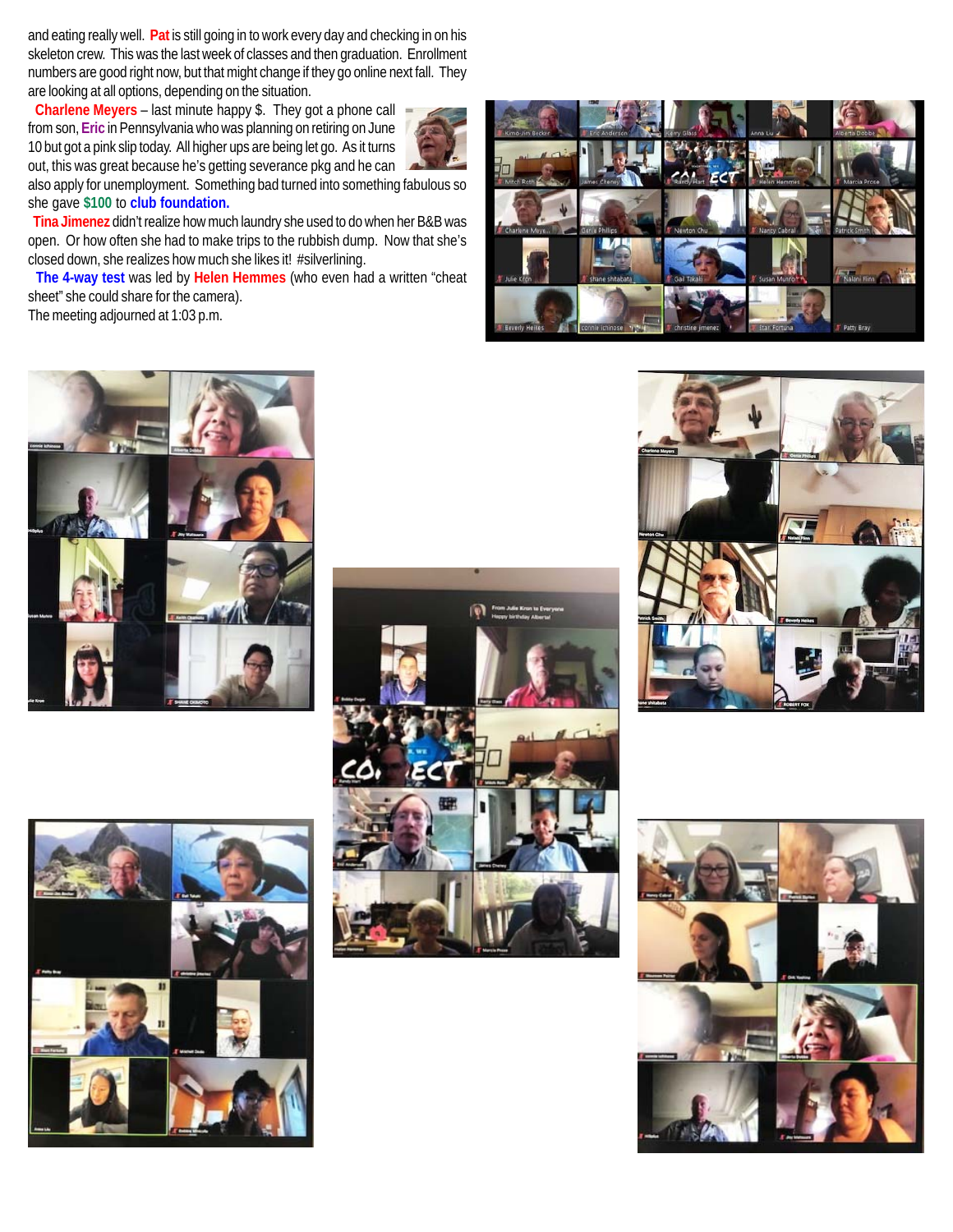# News from our Members

**Randy Hart** forwarded two photos:

"Lydia spent a couple of months back in Ohio with daughter Chelsey, a Rotarian in Dayton, and grandson Greyson, but she returned to Hawaii prior to the COVID 19 lock down. Now she keeps herself busy with facetiming them.





"Had the pleasure of having Sheldon

Dey, then a SF 49er but now an Indianapolis Colt, to dinner at the Yacht Club prior to closing.

**Misti Tyrin** shared a parenting tip:

"So I have always been one of those mean Moms who does not allow play dough, slime and mud anywhere near the house :) However my cousin gave me two simple ingredients to make Moon Dough. *1 cup cornstarch and 1/2 cup hair conditioner*. She promised me the boys would have fun and I would be able to handle the mess. Since I am running out of ways to entertain these critters we gave Moon Dough a shot. The boys made a Moon Dough snowman and they were very excited that Mom let them do something messy. I highly recommend this cheap and simple mess for entertaining kids and grandkids while we are sheltering in place.



### **Helene Tajiri** sent some money:

"Because all three of my anniversaries were in March and we didn't meet, I will mail 3 checks: one for my birthday (\$100 for The Rotary Foundation), 2nd for my 24 year club anniversary (\$100 for the Hilo Rotary Club Foundation), and 3rd for my wedding anniversary -- 52 years with that man! --(\$100 for the Hawaii Rotary Youth Foundation). Notice I did not say how many years for my birthday (it's confidential . . .lol). And I will also give \$50 happy dollars to the Rotary Foundation for our own Pastor **Shane Okimoto**'s messages on the Waiakea Baptist Bible Church's website.